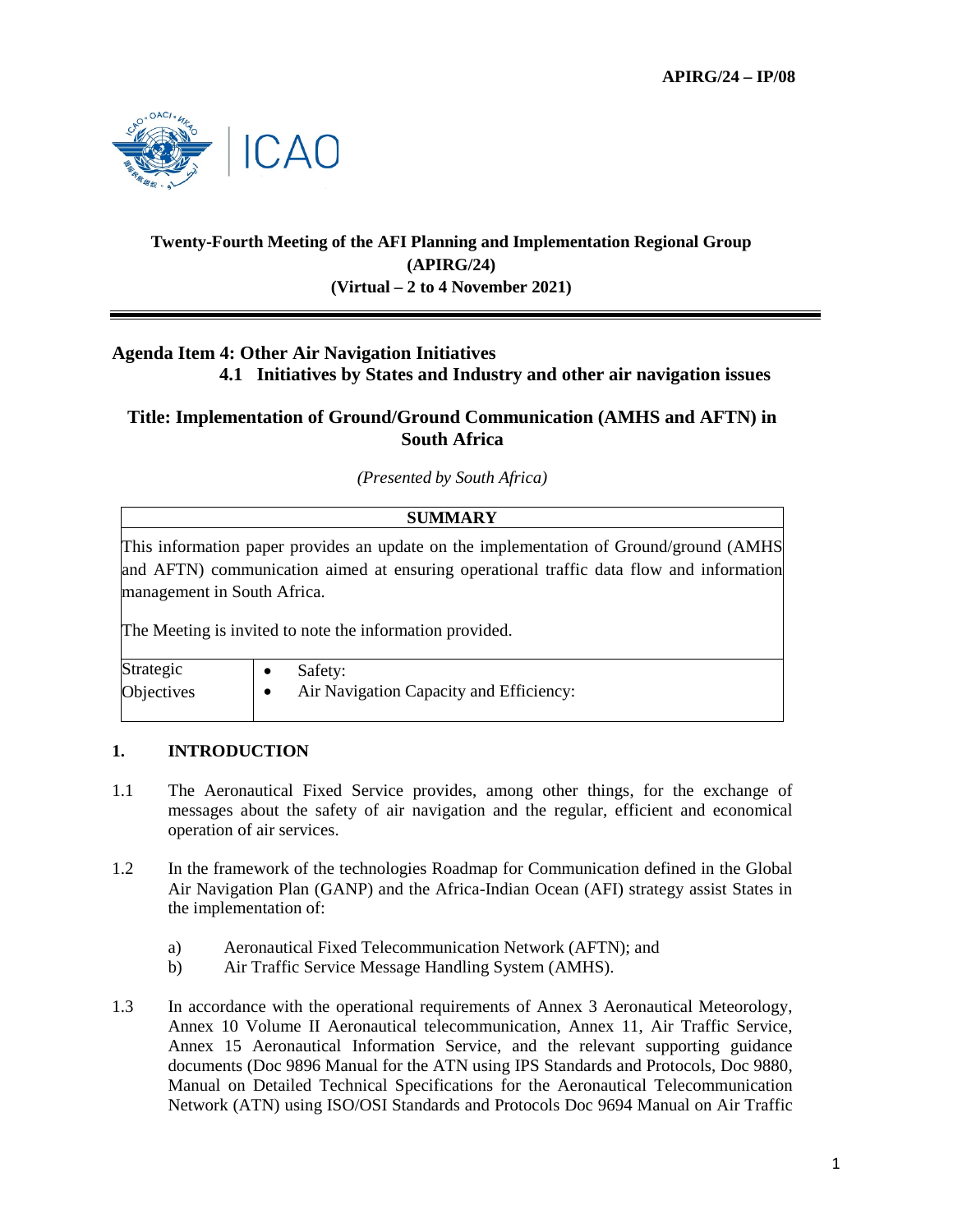Services Datalink Applications.

1.4 This paper provides an update on the implementation of AFTN/AMHS in South Africa.

#### **2. DISCUSSION**

#### **2.1. AFTN/AMHS**

.

- 2.1.1. AFTN in South Africa was implemented in 2001;
- 2.1.2. In 2007 the Aeronautical Telecommunication Network (ATN) router was upgraded from supporting Internet Protocol version 4 (IPv4) only to supporting IPv4 and Internet Protocol version 6 (IPv6);
- 2.1.3. The AMHS was implemented in 2009 with the upgrade of the AFTN system;
- 2.1.4. All domestic airports using AFTN were also migrated to Transmission Control Protocol/Internet Protocol (TCP/IP);
- 2.1.5. The domestic implementation of AFTN/AMHS has been a success, with South Africa assisting other states with their implementation;
- 2.1.6. The AMHS systems deployed (by different vendors) within South Africa successfully tested the interchange of IWXXM messages between the RODB (Pretoria Met) and the Communication Centre in September 2016; and
- 2.1.7. Currently, busy with the process of replacing the AFTN/AMHS system with a new system that will ensure that South Africa continues to deliver the required service as the regional communications centre as provided for in the International Civil Aviation Organisation (ICAO) regional plans.

#### **2.2. Inter Air Navigation Service Providers (ANSP) / States Connection challenges/issues.**

- 2.2.1. South Africa experienced no major challenges/issues with the domestic implementation of AFTN/AMHS; however, challenges/issues which impacted the implementation were encountered when required to connect to other ANSPs/States.
- 2.2.2. Some of the common challenges/issues that have been encountered with inter ANSP/states implementation are as follow:
	- a) Insufficient training that is offered by the Original Equipment Manufacturer (OEM) /Service providers;
	- b) States readiness to facilitate interconnection with other states;
	- c) Using Internet Service Providers (ISPs) to facilitate interconnection between ANSPs/States; and
	- d) ANSPs not disclosing the AMHS status with the Air Traffic Services Messaging Management Centres (AMC).
- 2.2.3. The training that is offered by the service provider appointed to install the system does not equip the states technical teams with sufficient information to enable them to maintain the system after installation. This was highlighted on the APIRG Infrastructure & Information Management Sub-Group COM Project 2 meeting that took place on 12 May 2021.